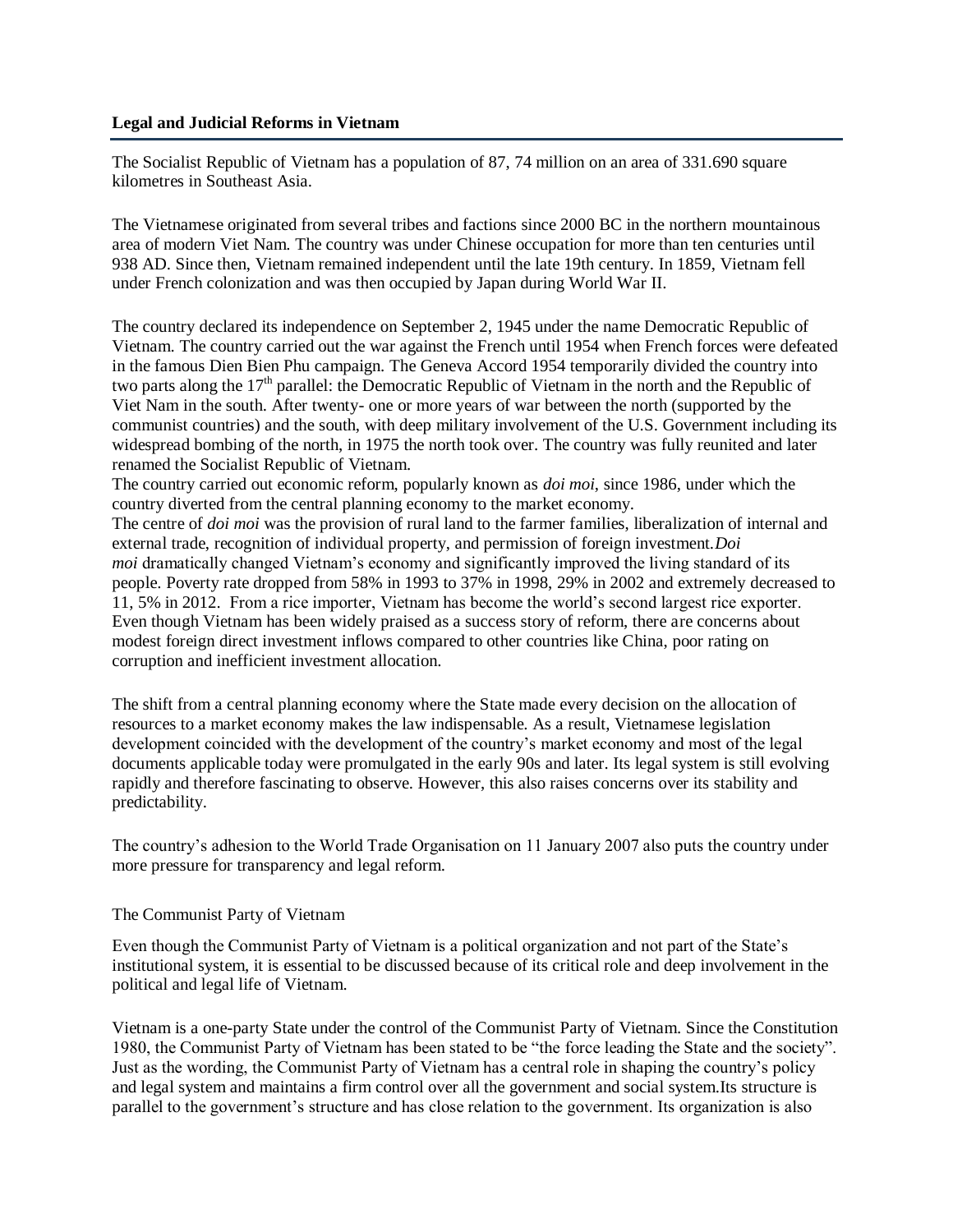established in line with the administrative apparatus from central level to provincial, city, district, and communal levels as well as with judicial bodies, schools, enterprises, political, social, professional organizations, army units and police forces. Its influence is reflected through the formation and election of the National Assembly, the operation of the administration, and the function of the judicial system. Article 41 of the Charter of the Communist Party of Vietnam states that "the Party leads the State by its political statements, its strategy, policy and direction, by ideological activities, and through organisation and staff management by supervision and inspection of performance." It introduces people for election or appointment to State official positions and the majority of high-ranking State officials are Party members. The Party also maintains its influence at all levels of the society through its affiliated organizations: Vietnam Fatherland Front, Ho Chi Minh Communist Youth Union, Ho Chi Minh Young Volunteer Organization, Vietnam Woman Association, Vietnam Farmer Association just to name a few.

The highest authority of the Communist Party of Vietnam is its National Congress, which meets once in every 5 years. The most important overall policy of the Party, and thus the significant changes in the economic and social policy of the country, is set out in its Resolutions. The standing and more influential bodies of the Party are however its Central Committee and the Politburo.

The economic reform, *doi moi* originates from the Resolution of the VI<sup>th</sup> National Congress in 1986. which recognized for the first time the "multi-sectoral economy." This gave way to the new Constitution 1992, which stated that Vietnam would develop a "multi-component commodity economy functioning in accordance with market mechanisms under the management of the State and following a socialist orientation". The recognition of multi-sectoral economy, more specifically of private ownership, was a significant change from the previous regime under the Constitution 1980, which recognized only ownership by the entire people and by collectives.

# National Assembly

The Vietnamese government is not structurally based on the theory of the separation of powers. The National Assembly is constitutionally the body of highest power of Vietnam. It exercises the legislative power, determines the economic and social policies, domestic and international policies and financial and monetary policies of the country, approves the national budget, and supervises the activities of the Government, the People's Court and the People's Prosecutor.

The National Assembly elects, releases from duty, removes from office its Chairman, the Vice-Chairmen and members of the Standing Committee, the President, Vice President, Prime Minister, and the Chief Justice of the Supreme People's Court and the Head of the Supreme People's Prosecutor. It approves the cabinet at the suggestion by the Prime Minister.

The National Assembly's organizational structure is composed of the Chairman, Vice-Chairmen, Standing Committee, Nationality Council and Commissions. It is organized and operates according to the principle of democratic centralism, works according to the conference regime and makes decisions by majority. The term of each legislature is five years,

Although having very large constitutional powers, the National Assembly of Vietnam is not necessarily so powerful in practice, nor is its capability up to the requirements to assume such a centralized power. The majority of the deputies of the National Assembly are part-time deputies (of the current 500 deputies, only 33% are full-time deputies) who gather to discuss the business of the National Assembly during only two 30-day sessions a year.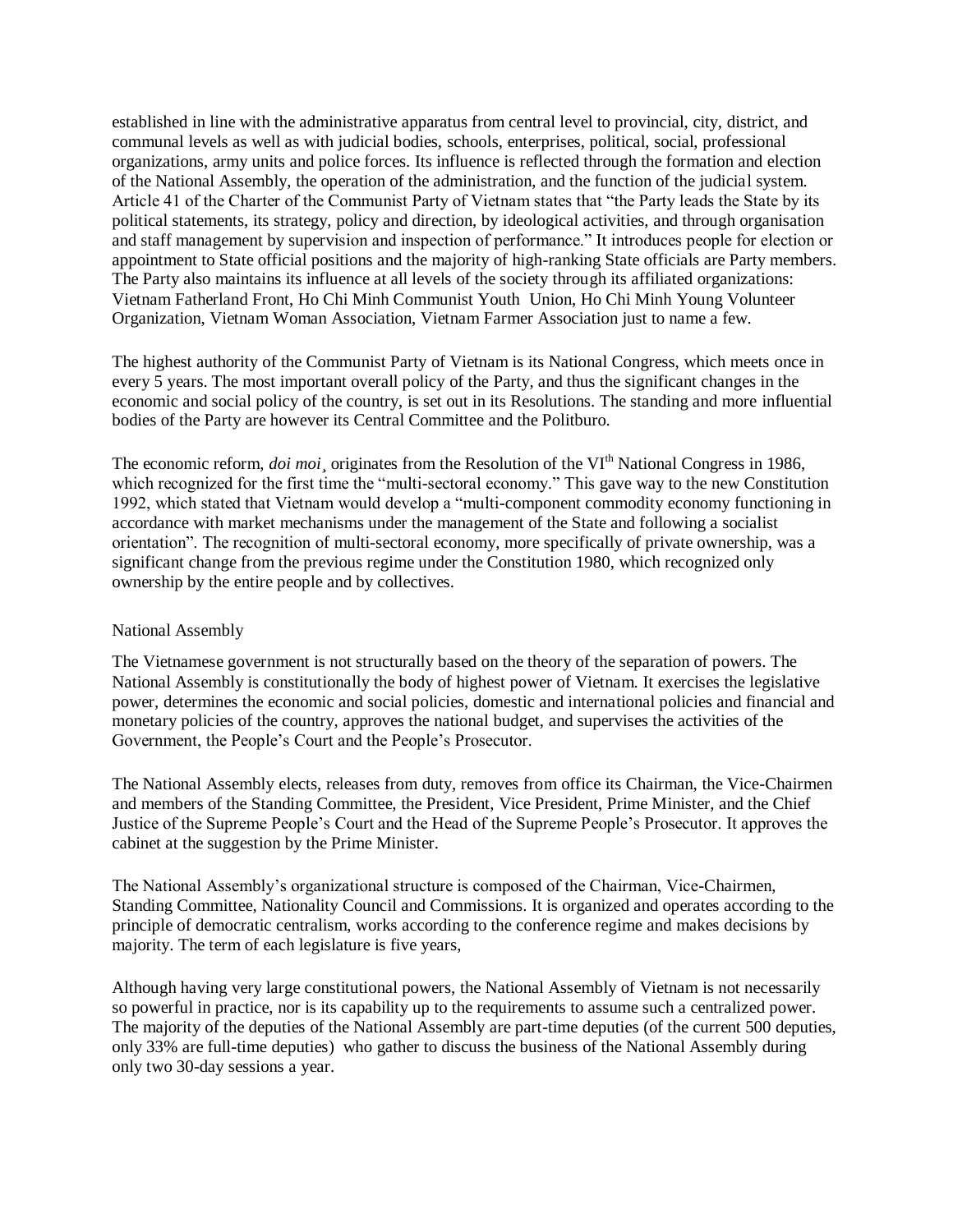Between these sessions, the Standing Committee of the National Assembly supervises the activities of the Government, the People's Court and the People's Prosecutor to ensure their conformity to the Constitution and the laws.

#### Administration

### **The central government**

The Vietnamese Government is the executive body of the National Assembly, and is the highest State administrative agency. The Government exercises the unified management of the performance of the State's political, socio-economic, defense, security and external relation tasks; ensure the effectiveness of the State apparatus from the central to grassroots level; ensure the respect for, and the observance of, the Constitution and laws; promote the people's mastery in the cause of building and defending the Fatherland, thus ensuring stability and improving the people's material and spiritual lives.

The Government's organizational structure is composed of the Ministries and the Ministry-equivalent bodies, which are established by the decision of the National Assembly at the suggestion of the Prime **Minister** 

The Government is composed of the Prime Minister, the Deputy Prime Ministers, the Ministers and the Heads of the Ministry-equivalent bodies. The term of the Government corresponds to the term of the National Assembly is five years.

A comprehensive list of Ministries and Ministry-equivalent authorities is available on the website of the Vietnamese government.

Partly due to the limited capacity of the National Assembly, the Ministries have important influence on Vietnamese legislation. See the section on Legal System.

#### **Local government**

Vietnam is organized into 63 provinces, which are subdivided into districts. Below districts are communes. A list of the 63 provinces with links to the website of each provincial government is available on the website of the Vietnamese government.

Each of these three geographic levels (provinces, districts and communes) has their own local government consisting of a representative body elected by the local people every five years named the People's Council and the administrative body named the People's Committee, whose members are elected by the People's Council.

#### Judicial System

#### **Court system**

Vietnam has a two-tier court system, including courts of first instances and courts of appeal. The judgments are then susceptible to further reviews under special circumstances. The court system consists of the Supreme People's Court, the local People's Courts (include the provincial People's Courts and the district People's Courts), the Military Courts and other law-prescribed courts.

There are specialised courts at the Supreme People's Court and at the provincial level. These include the Criminal Court, Civil Court, Economic Court, Administrative Court and Labour Court.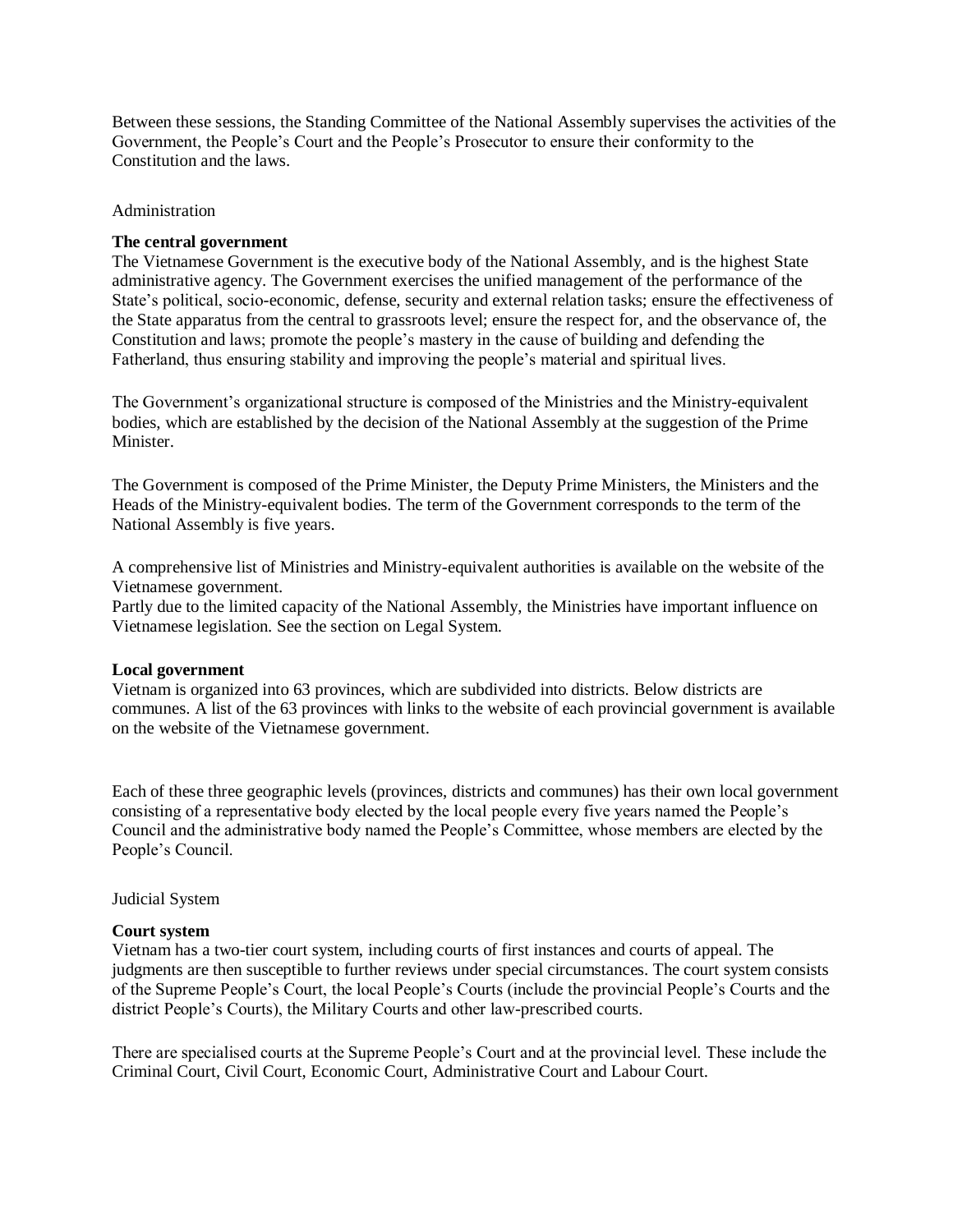The Chief Justice of the Supreme People's Court is elected by the National Assembly, and has the term corresponding to the term of the National Assembly and can be re-elected. Other Justices of the Supreme People's Court are appointed and removable by the President and have the term of 5 years. The Chief Justice of the Supreme People's Court appoints and removes judges of the inferior courts.

Under the law, Vietnamese courts render their judgments independently. However, there are still many concerns on the independence of the courts.

The tribunal panels at the first instance are composed of both judges and *people's jurors* (usually one judge and two people's jurors). People's jurors at each level are lay people elected by the People's Council of the same level at the recommendation of the Vietnam Fatherland Front and could be reelected. The participation of these jurors who are not qualified legal experts and who are elected, reelected and removable by the local governments raises questions on their capability and on the influence of the local governments on the court's activities.

The Law in 2002 centralized the power to appoint judges to the Chief Justice of the Supreme Court instead of the local People's Council (as previously the case). The budget of the local courts, previously decided by the provincial Departments of Justice, is now decided by the National Assembly. This intends to make the local courts more independent from the local government.

Another factor leading to the concerns on the independence of the courts is the unwritten practice of local courts requesting for opinions from the superior courts in complex cases.

Judgments in Vietnam are not publicly published and it is difficult to get access to past judgments.

The government is carrying out a judicial reform program, which hopes to improve the operation of the courts. [[19]] The country is also pressed for changes under the commitments made in its adhesion to the World Trade Organisation.

#### **People's Prosecutor**

The People's Prosecutor has the mandate of public prosecution and judicial supervision. Similarly, in the structure of the court, the People's Prosecutor is organized into three levels: the Supreme People's Prosecutor, provincial People's Prosecutor and district People's Prosecutor. In addition to People's Prosecutor, there is the Military Prosecutor.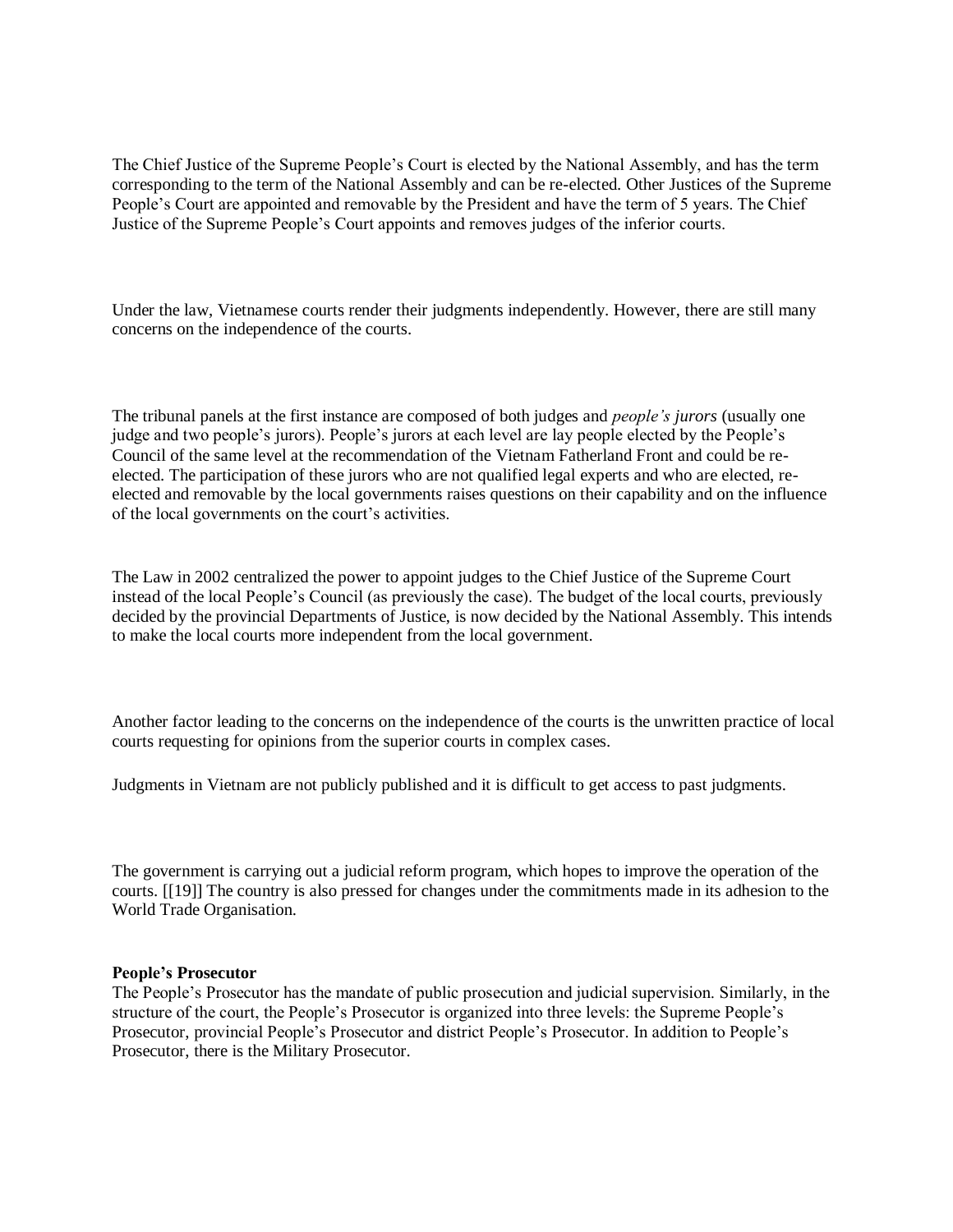The whole system of People's Prosecutor and Military Prosecutor is under management and instruction of the Supreme People's Prosecutor. The Chairman of the Supreme People's Prosecutor is elected by the National Assembly at the proposal of the State President, and has the term corresponding to the term of the National Assembly and can be re-elected. The Vice-Chairmen of the Supreme People's Prosecutor and its prosecutors are appointed, removed from office and dismissed by the State President at the proposal of the Chairman of the Supreme People's Prosecutor. The Directors, Deputy-Directors and prosecutors of the local People's Prosecutor and the Military Prosecutor are appointed, removed from office and dismissed by the Chairman of the Supreme People's Prosecutor.

In criminal cases, the People's Prosecutor carries out the public prosecution role. In non-criminal cases, the People's Prosecutor supervises the resolution of the cases and has the prerogative to participate in any part of judicial proceedings except for the conciliation process. Usually, it reviews the file, hears evidence and arguments and makes recommendation to the tribunal panel.

In addition, the People's Prosecutor supervises the enforcement of the judgments.

### Alternative Dispute Resolution

#### **Mediation**

Culturally, Vietnam is not a litigious society. Large amounts of disputes are resolved outside of court. Vietnamese laws also highly emphasize the role of mediation. Mediation is a mandatory part of certain litigation procedures such as civil litigations, labour and marriage and family litigations. The State encourages the resolution of civil and family disputes and violations of the law, which do not amount to criminal offences by means of mediation. At the local community, groups of non-professional mediators are set up to carry out this mediation mandate.

#### **Arbitration**

Arbitration is a possible alternative for dispute resolution in Vietnam but restricted to commercial disputes only. Arbitration was not a popular dispute resolution means in Vietnam due to weak enforceability.

The Ordinance on Commercial Arbitration adopted in 2003 attempted to improve the effectiveness and enforceability of arbitration in Vietnam. Under the Ordinance 2003, arbitration award given by a Vietnamese arbitration tribunal is automatically enforceable, i.e. the parties no longer have to seek a decision of the court for the execution of the arbitral award. The most well known Vietnamese arbitration organization is the Vietnam International Arbitration Centre at the Vietnam Chamber of Commerce and Industries. By the year of 2013, there are 7 Arbitration Centres in the whole country.

Vietnam is a member of the 1958 New York Convention on the Recognition and Enforcement of Foreign Arbitral Awards.